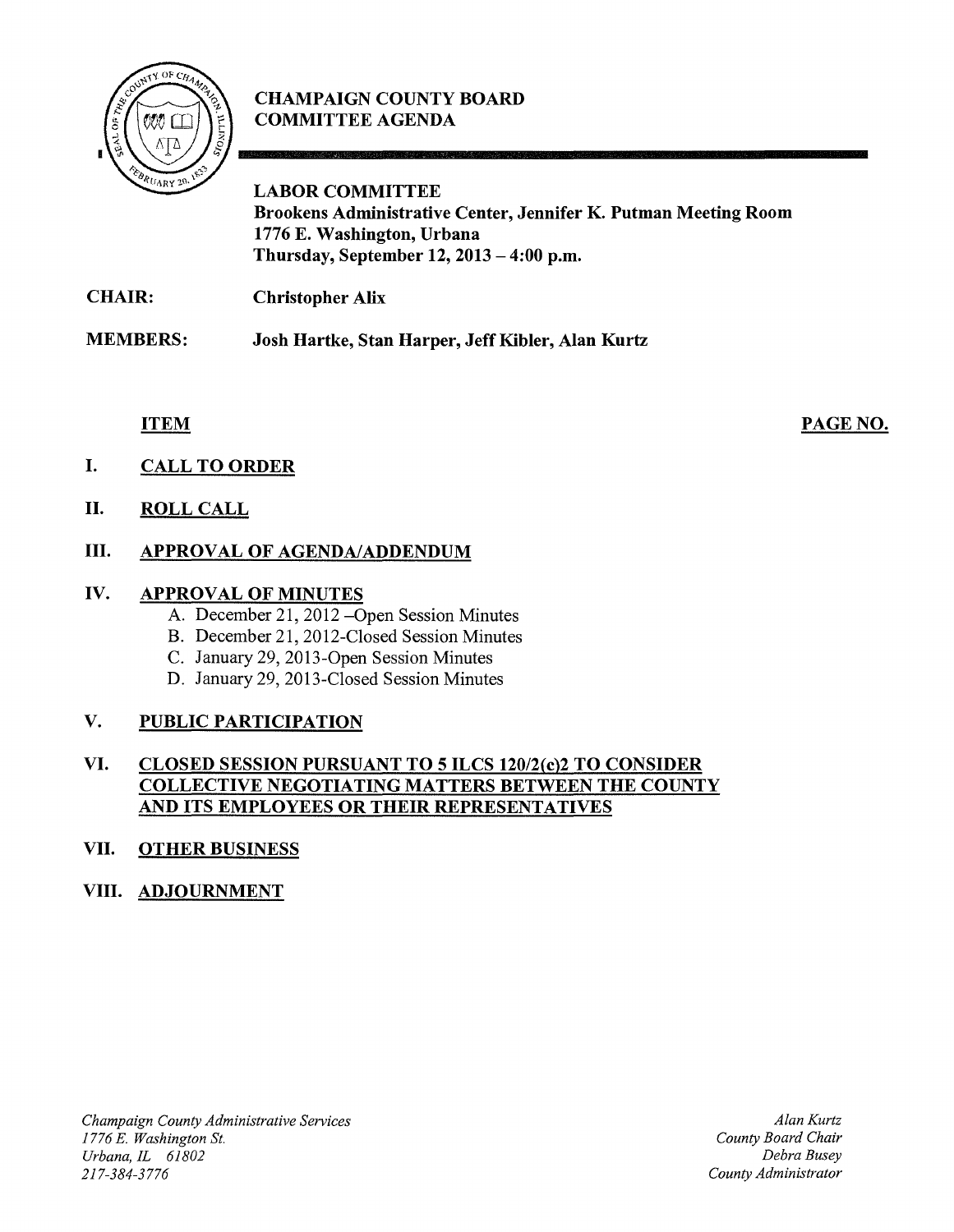| <b>LABOR COMMITTEE</b><br>Friday, December 21, 2012<br>Brookens Administrative Center, Jennifer K. Putman Meeting Room<br>1776 E. Washington St., Urbana |                                                                                                                                                                                                                                                                      |  |
|----------------------------------------------------------------------------------------------------------------------------------------------------------|----------------------------------------------------------------------------------------------------------------------------------------------------------------------------------------------------------------------------------------------------------------------|--|
| <b>MEMBERS PRESENT:</b>                                                                                                                                  | Christopher Alix, Josh Hartke, Stan Harper, Jeff Kibler, Alan Kurtz                                                                                                                                                                                                  |  |
| <b>MEMBERS ABSENT:</b>                                                                                                                                   | None                                                                                                                                                                                                                                                                 |  |
| <b>OTHERS PRESENT:</b>                                                                                                                                   | Kris Bolt (Chief Deputy Sheriff's Office), Deb Busey (County<br>Administrator), David DeThorne (Assistant State's Attorney), Allen<br>Jones (Jail Administrator), Pattsi Petrie (County Board member), Kay<br>Rhodes (Administrative Assistant), Dan Walsh (Sheriff) |  |
| <b>Call to Order</b>                                                                                                                                     |                                                                                                                                                                                                                                                                      |  |
| Alix called the meeting to order at 9:00 a.m.                                                                                                            |                                                                                                                                                                                                                                                                      |  |
| <b>Roll Call</b>                                                                                                                                         |                                                                                                                                                                                                                                                                      |  |
|                                                                                                                                                          | Alix, Hartke, Harper, Kibler, and Kurtz were present, establishing the presence of a quorum.                                                                                                                                                                         |  |
| <b>Approval of Agenda/Addendum</b>                                                                                                                       |                                                                                                                                                                                                                                                                      |  |
| unanimous support.                                                                                                                                       | MOTION by Kurtz to approve the agenda; seconded by Hartke. Motion carried with                                                                                                                                                                                       |  |
| <b>Approval of Minutes</b>                                                                                                                               |                                                                                                                                                                                                                                                                      |  |
|                                                                                                                                                          | <b>OMNIBUS MOTION</b> by Kibler to approve both the September 19, 2012 – Open Session &<br>Closed Session Minutes; seconded by Kurtz. Motion carried with unanimous support.                                                                                         |  |
|                                                                                                                                                          |                                                                                                                                                                                                                                                                      |  |
| <b>Public Participation</b>                                                                                                                              |                                                                                                                                                                                                                                                                      |  |
| There was no public participation.                                                                                                                       |                                                                                                                                                                                                                                                                      |  |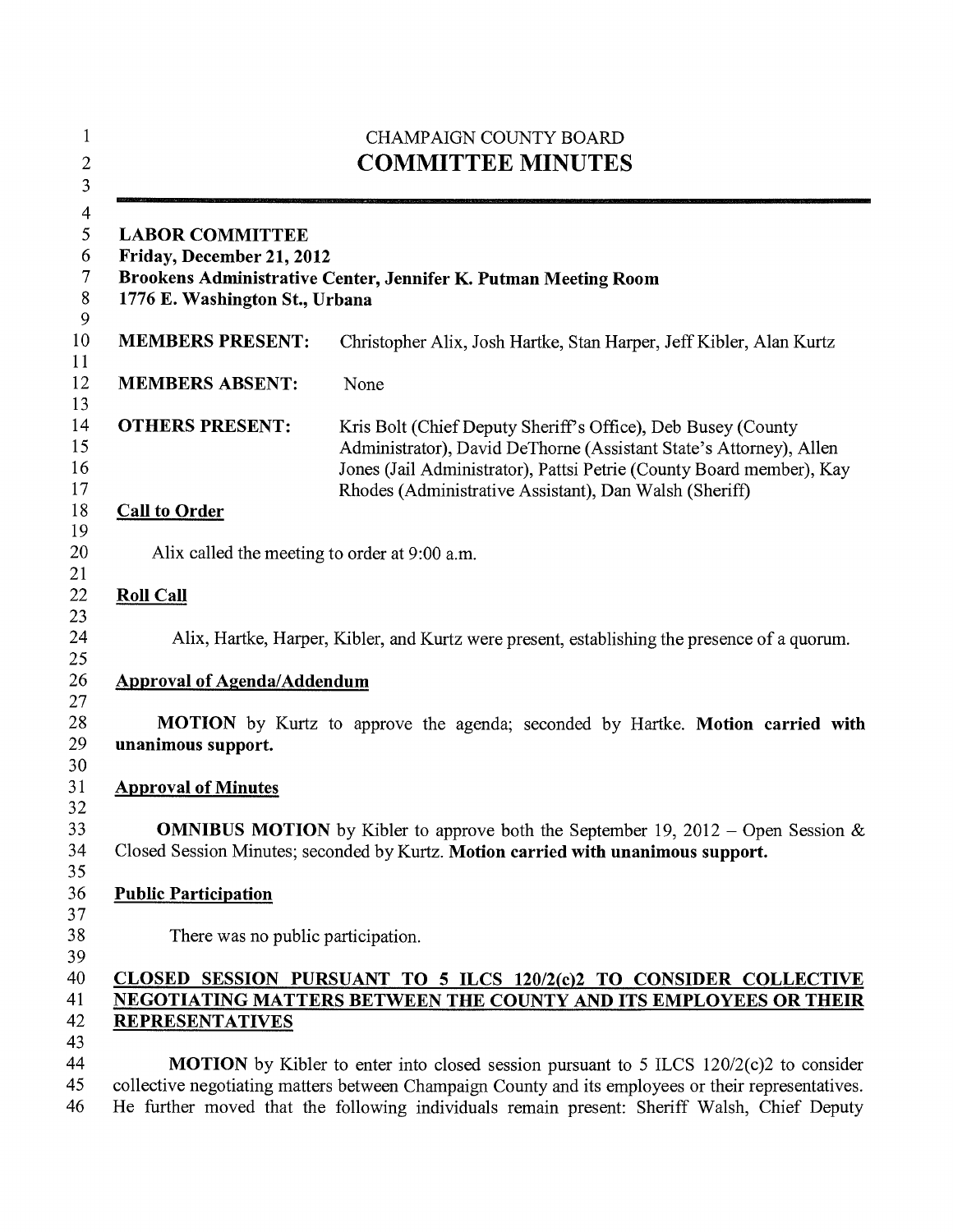*Labor Subcommittee Minutes, Cant 'd. Friday, December 21,2012 Page* 2

47 Sheriff's Office, Jail Administrator, Assistant State's Attorney, County Administrator and 48 Administrative Assistant; seconded by Harper. **Motion carried with a vote of 5 to O.** Alix, Hartke, Harper, Kibler, and Kurtz voted in favor of the motion. The committee entered into closed session at 50 9:05 a.m. The committee resumed open session at 9:55 a.m.

- 52 There was no other business.
- 53

51

- The committee adjourned at 9:56 a.m.
- 55 56 Respectfully Submitted,
- 57
- 58 Kay Rhodes
- 59 Administrative Assistant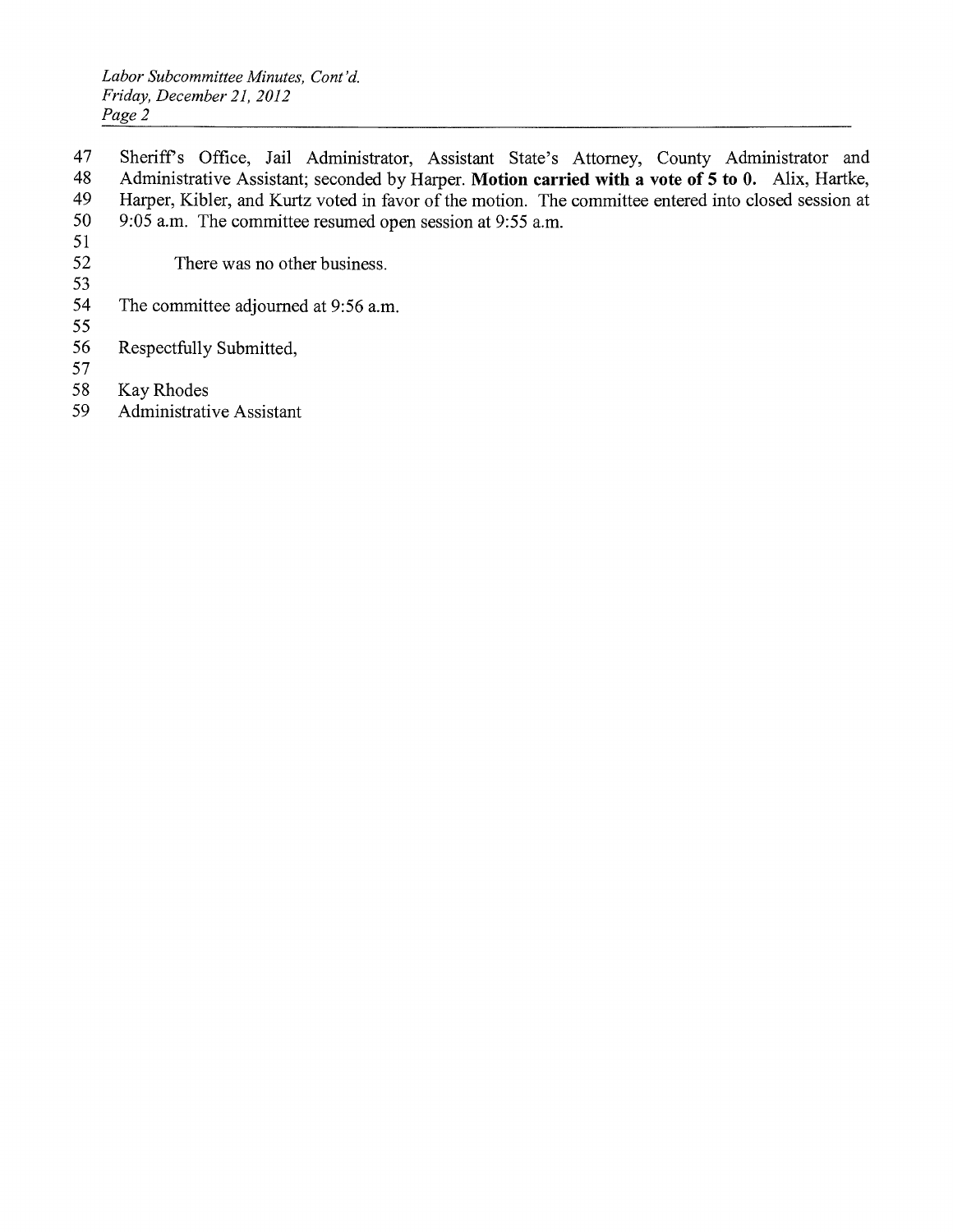| $\mathbf{1}$<br>$\overline{c}$<br>$\overline{\mathbf{3}}$                  |                                                                                                                                         | <b>CHAMPAIGN COUNTY BOARD</b><br><b>COMMITTEE MINUTES</b>                                                                                                                                                                                                                                                                                                                                                                                                                                                                                                                                                                                                                                       |  |
|----------------------------------------------------------------------------|-----------------------------------------------------------------------------------------------------------------------------------------|-------------------------------------------------------------------------------------------------------------------------------------------------------------------------------------------------------------------------------------------------------------------------------------------------------------------------------------------------------------------------------------------------------------------------------------------------------------------------------------------------------------------------------------------------------------------------------------------------------------------------------------------------------------------------------------------------|--|
| $\overline{\mathcal{A}}$<br>5<br>6<br>$\boldsymbol{7}$<br>$\,$ 8 $\,$<br>9 | <b>LABOR COMMITTEE</b><br>Tuesday, January 29, 2013<br>1776 E. Washington St., Urbana                                                   | Brookens Administrative Center, Jennifer K. Putman Meeting Room                                                                                                                                                                                                                                                                                                                                                                                                                                                                                                                                                                                                                                 |  |
| 10                                                                         | <b>MEMBERS PRESENT:</b>                                                                                                                 | Christopher Alix, Josh Hartke, Stan Harper, Jeff Kibler, Alan Kurtz                                                                                                                                                                                                                                                                                                                                                                                                                                                                                                                                                                                                                             |  |
| 11<br>12                                                                   | <b>MEMBERS ABSENT:</b>                                                                                                                  | None                                                                                                                                                                                                                                                                                                                                                                                                                                                                                                                                                                                                                                                                                            |  |
| 13<br>14<br>15<br>16<br>17<br>18                                           | <b>OTHERS PRESENT:</b>                                                                                                                  | Kris Bolt (Chief Deputy Sheriff's Office), Deb Busey (County<br>Administrator), David DeThorne (Assistant State's Attorney), Allen<br>Jones (Jail Administrator), Pattsi Petrie (County Board member), Kay<br>Rhodes (Administrative Assistant), Amanda Tucker (Human Resources<br>Generalist), Dan Walsh (Sheriff)                                                                                                                                                                                                                                                                                                                                                                             |  |
| 19<br>20                                                                   | <b>Call to Order</b>                                                                                                                    |                                                                                                                                                                                                                                                                                                                                                                                                                                                                                                                                                                                                                                                                                                 |  |
| 21                                                                         | Alix called the meeting to order at 5:05 p.m.                                                                                           |                                                                                                                                                                                                                                                                                                                                                                                                                                                                                                                                                                                                                                                                                                 |  |
| 22<br>23                                                                   | <b>Roll Call</b>                                                                                                                        |                                                                                                                                                                                                                                                                                                                                                                                                                                                                                                                                                                                                                                                                                                 |  |
| 24<br>25<br>26<br>27                                                       | <b>Approval of Agenda/Addendum</b>                                                                                                      | Alix, Hartke, Harper, Kibler, and Kurtz were present, establishing the presence of a quorum.                                                                                                                                                                                                                                                                                                                                                                                                                                                                                                                                                                                                    |  |
| 28<br>29<br>30<br>31                                                       | unanimous support.                                                                                                                      | MOTION by Kurtz to approve the agenda; seconded by Kibler. Motion carried with                                                                                                                                                                                                                                                                                                                                                                                                                                                                                                                                                                                                                  |  |
| 32                                                                         | <b>Public Participation</b>                                                                                                             |                                                                                                                                                                                                                                                                                                                                                                                                                                                                                                                                                                                                                                                                                                 |  |
| 33<br>34                                                                   | There was no public participation.                                                                                                      |                                                                                                                                                                                                                                                                                                                                                                                                                                                                                                                                                                                                                                                                                                 |  |
| 35<br>36<br>37                                                             | CLOSED SESSION PURSUANT TO 5 ILCS 120/2(c)2 TO CONSIDER COLLECTIVE<br>NEGOTIATING MATTERS BETWEEN THE COUNTY AND ITS EMPLOYEES OR THEIR |                                                                                                                                                                                                                                                                                                                                                                                                                                                                                                                                                                                                                                                                                                 |  |
| 38<br>39                                                                   | <b>REPRESENTATIVES</b>                                                                                                                  |                                                                                                                                                                                                                                                                                                                                                                                                                                                                                                                                                                                                                                                                                                 |  |
| 40<br>41<br>42<br>43<br>44<br>45<br>46                                     |                                                                                                                                         | MOTION by Kurtz to enter into closed session pursuant to 5 ILCS 120/2(c)2 to consider<br>collective negotiating matters between Champaign County and its employees or their representatives.<br>He further moved that the following individuals remain present: Sheriff Walsh, Chief Deputy<br>Sheriff's Office, Jail Administrator, Assistant State's Attorney, Human Resources Generalist, County<br>Administrator and Administrative Assistant; seconded by Harper. Motion carried with a vote of 5 to<br>0. Alix, Hartke, Harper, Kibler, and Kurtz voted in favor of the motion. The committee entered into<br>closed session at 5:07 p.m. The committee resumed open session at 5:58 p.m. |  |